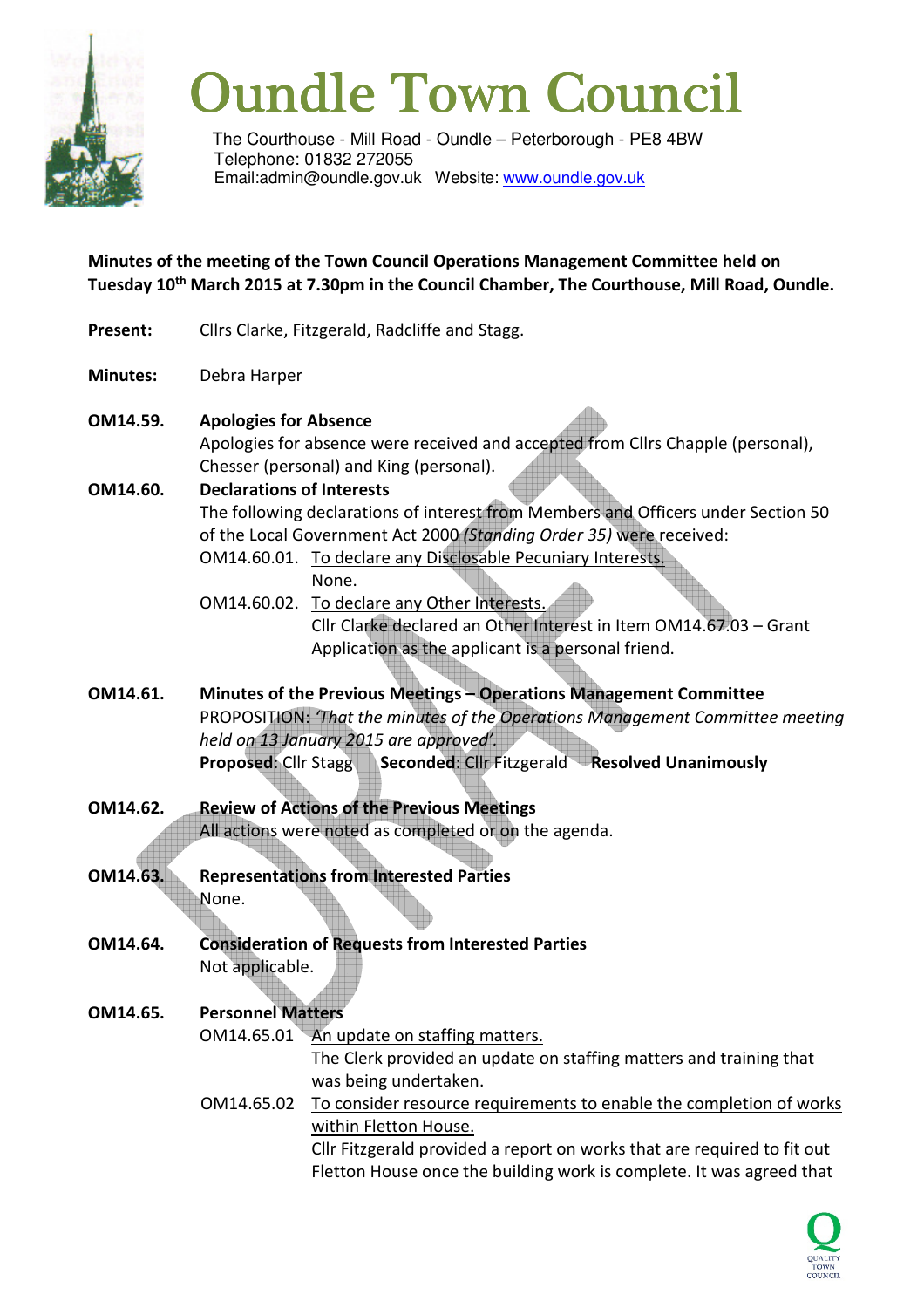the work requirements would be shared with the Maintenance Team to establish how they could support the completion of the work, with the agreement that any shortfall in outside maintenance tasks could be assigned to temporary resource.

#### **OM14.66 Council Matters**

OM14.66.01. To consider the structure and membership of the Council's

Committees and Working Parties and the frequency of meetings in 2015/16.

It was agreed that in order to streamline the Council's meeting schedule, meetings should be held concurrently when the administration resource allows for this. As a result it was proposed that each Councillor should be assigned to either:

- Planning Committee or Estate Management Committee and
- Neighbourhood Planning Working Party or Fletton House Working Party

This would enable monthly meetings of these to take place through only using two Tuesdays each month. It was also agreed that the make-up of the Operations Management Committee would remain as is and that this be held on the second Tuesday of every two months, with a meeting of the Council's Communication Working Party taking place every alternate second Tuesday. Full Council meetings would continue to be held on the third Tuesday of every month.

The meetings for the QVH Trust were also considered as concern was expressed that not enough time was available to enable the effective administration of the Trust. It was proposed that these be held prior to the Estate Management meetings so that day to day activity could be progressed with two meetings of the Trustees to be held before a Full Council meeting.

The Clerk was asked to produce a 2015/16 meeting schedule for the next Full Council meeting based on these proposals.

# OM14.66.02 To review the 2014/15 Town Council work plan*. (Chairs to provide*

*verbal update)*  Fletton House – Cllr Fitzgerald advised that the work programme had slipped to late June/early July with 1<sup>st</sup> September 2015 being the agreed date that the building would be open to the public. She advised that the final costs were still pending but that these were

being chased. Cllr Fitzgerald also advised that she had purchased some furniture items from the agreed budget and that these costs would soon be reclaimed.

 Operations Management – Cllr Radcliffe reviewed the work programme confirming that everything was in progress.

 OM14.66.03. To receive an update on the review of the Council's Policies and Procedures.

The Clerk advised that this was still work in progress but that the

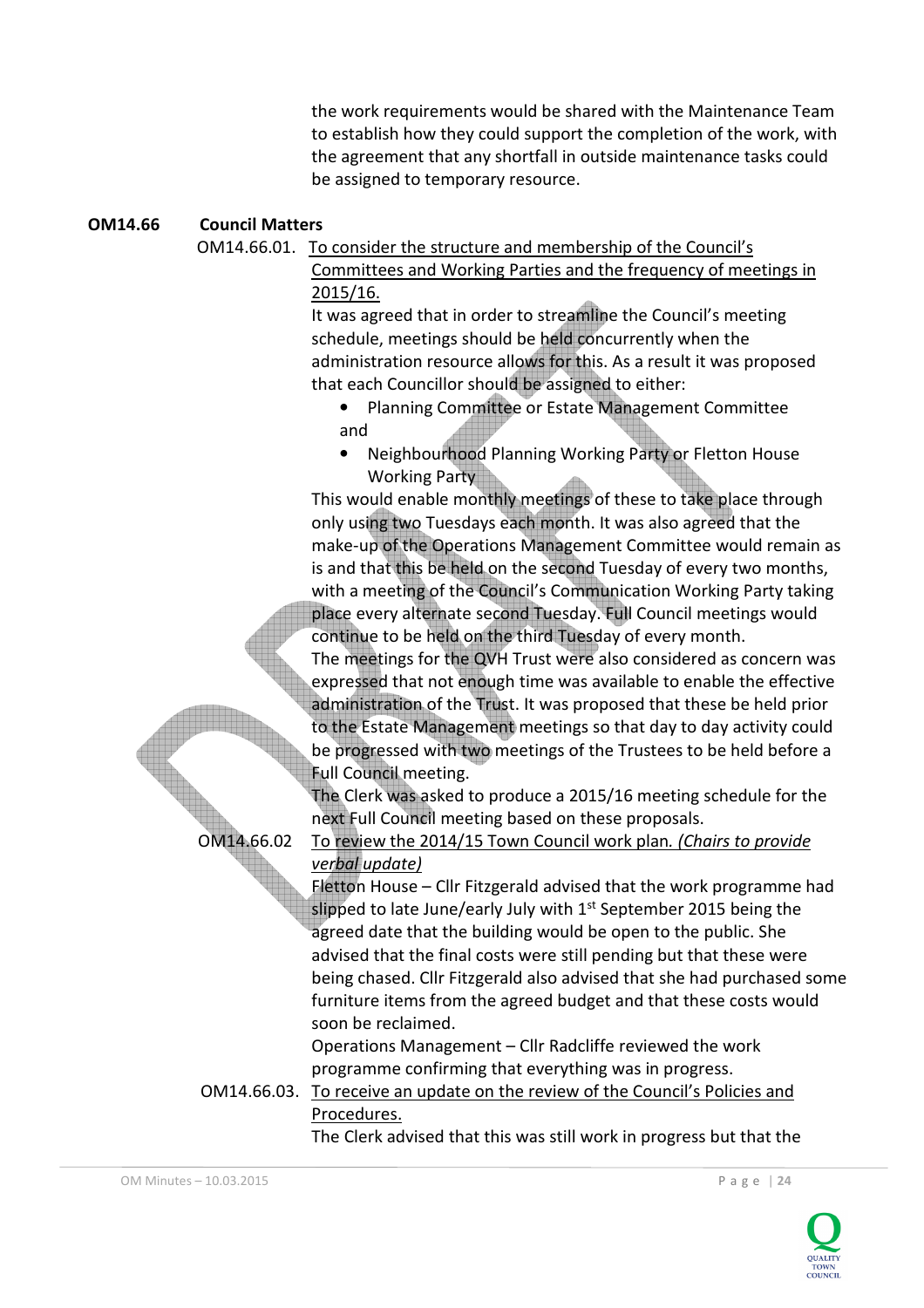policies relating to Risk Assessments and Internal Audit would be presented at the Full Council meeting next week in order to fulfil audit requirements.

 OM14.66.04. To consider the accounts from the 2014 Christmas market and to agree any actions to remedy the financial shortfall. PROPOSITION: *'That on the proviso that the Deputy Mayor is content with the quality of the signs, expenditure of £195.54 is approved to purchase the signs relating to road closures and one way system'.*  **Proposed**: Cllr Stagg **Seconded**: Cllr Clarke **Resolved Unanimously** PROPOSITION: *'That the fee for the hire of the Market Place is waived and that the overall profit arising from the revised accounts resulting from these propositions are then shared 50/50 between Oundle Town Council and the Food Festival as was the case on the previous year'.*   **Proposed**: Cllr Clarke **Seconded**: Cllr Radcliffe **Resolved Unanimously** OM14.66.05. To consider the proposal to donate lamppost fittings to the Council in

return for free use for the Oundle International Festival and Food Festival for a period of 7 years.

> It was agreed that a decision on this would be deferred until there was more clarity on lamppost instalments, sizing of the columns, licencing and the cost of purchasing new fittings.

 OM14.66.06. PROPOSITION: *'That expenditure of up to £600 for the 2015 Annual Town Meeting is approved as per the agreed 2015/16 budget.*  **Proposed**: Cllr Stagg **Seconded**: Cllr Fitzgerald **Resolved Unanimously**

### **OM14.67 Financial Matters**

 OM14.67.01 To review the 2014/15 expenditure, income, reserves and investments.

> The 2014/15 expenditure and income was reviewed with the Finance Officer and Head of Finance confirming that they had carried out a line by line analysis. A further review was due to be done to ensure that all budget headings and the amounts assigned were organised for the next financial year. They confirmed that the reserves and investments were also under review.

## OM14.67.02 To consider the 2015/16 budget and make any amendments to allow for additional spend requirements.

 It was noted that this was being carried out as per item 14.67.01. and that recommendations would be forthcoming. The Finance Officer highlighted the need to purchase Council ipads before the next Council term in order that this revised way of working was embedded from day one. This was unanimously agreed and the Finance Officer was asked to obtain quotes and also a protocol for their use.

# OM14.67.03 To consider Arts and Community Support Grant applications received. PROPOSITION: *'that the grant application from Oundle Fringe in the amount of £1000 is approved'.*

 **Proposed**: Cllr Stagg **Seconded**: Cllr Fitzgerald **Resolved Unanimously**

OM14.67.04 To consider the proposals for Oundle Town Council Company